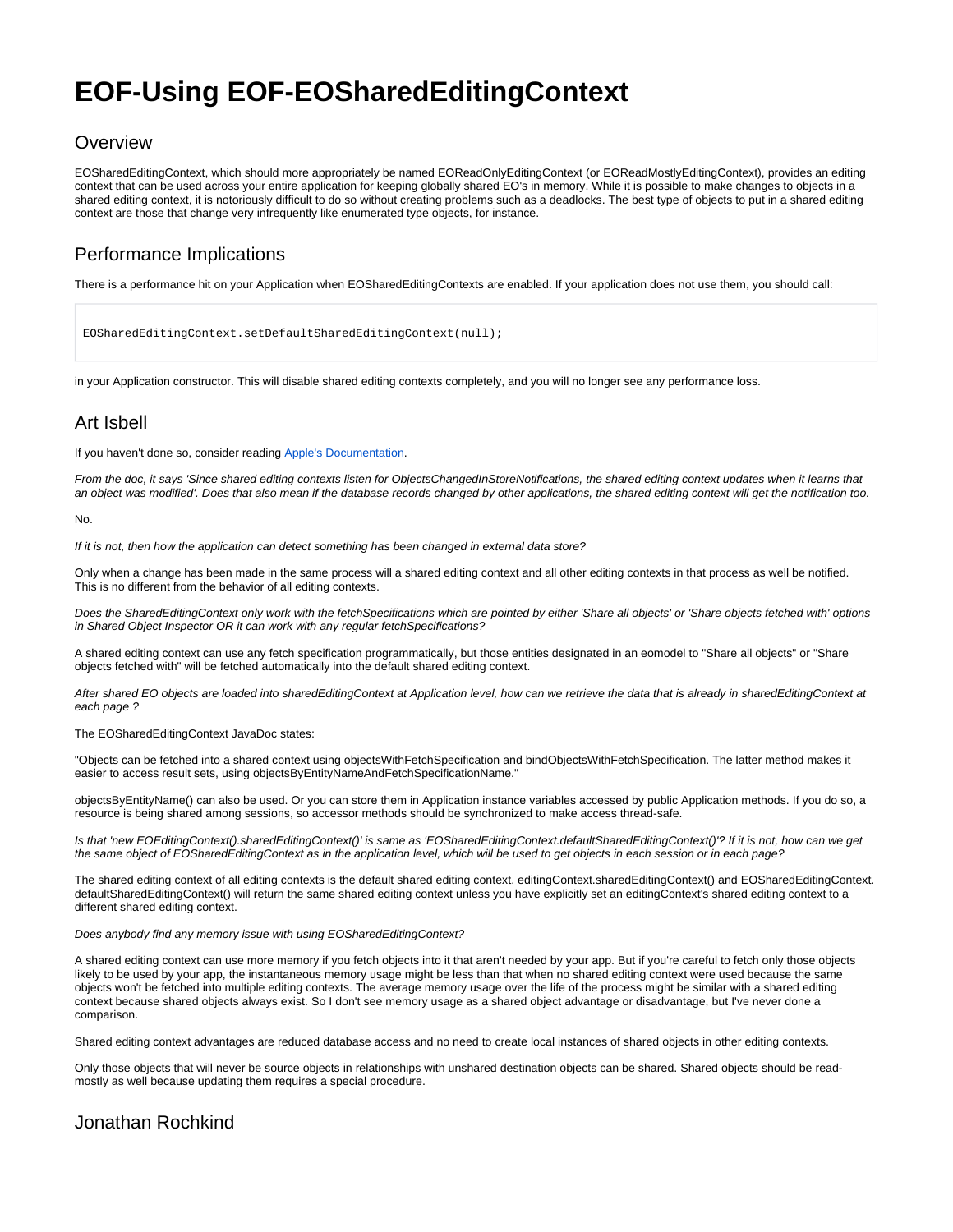[I personally have always been scared of using EOSharedEditingContexts, because there seemed such potential for problems. They are complex in how they work, not entirely well documented, and I suspected there would be Apple bugs.

#### Robert A Decker

However, one user kindly provided his own guidelines he uses with EOSharedEditingContexts, and which he says results in no problems at all. I include his guidelines here.

I haven't had problems, yet, with EOSharedEditingContext and objects that are changed rarely, as long as I follow some rules:

- NEVER fetch using the shared editing context yourself. Do all access to shared objects through the shared editing context's objectsByEntityNameAndFetchSpecificationName or objectsByEntityName methods, which return dictionaries containing the shared objects being held by the shared editing context. Repeat, DO NOT FETCH using the shared editing context.
- When making changes to objects or deleting, you have to do it in an editing context without a sharedEC. I always make a new ec and set its sharedEc to null, then copy the object I'm going to edit into it using
- EOUtilities.localInstanceOfObject When adding objects you have to tell the sharedEc to refresh its array of objects the type you just added. You use the bindObjectsWithFetchSpecificationName.

Again, do not fetch using the shared ec. Using this simple rule I haven't had any problems with objects that are changed rarely while the app is running. I've deleted and updated up to thousands of objects in separate threads using these rules without problems.

## Robert A Decker

and on how the objects get in the shared ec in the first place, rob writes:

For each of my shared entities, I add a fetch spec named 'FetchAll' and in the EOModeler inspector I set that fetch spec to be the fetch that holds the shared instances. (click on entity, look at inspector third button, click on 'Shared objects fetched with' radio button for the FetchAll fetch specification).

You can keep your other fetch specs on those shared entities arountd, but you shouldn't really use them like you normally would - instead, only use them on doing in-memory fetching and sorting of the NSArrays you get back from the shared entity.

Then, in Application I have two methods:

```
public static void refreshSharedEntity(String entityName) throws MarvinGeneralException {
    Application.refreshSharedEntityForFetchSpecificationName(entityName, "FetchAll");
}
public static void refreshSharedEntityForFetchSpecificationName(String entityName, String fetchSpecName)
         throws MarvinGeneralException {
  EOModelGroup modelGroup = EOModelGroup.defaultGroup();
   EOSharedEditingContext sharedEC =
   EOSharedEditingContext.defaultSharedEditingContext();
  EOFetchSpecification fs = modelGroup.fetchSpecificationNamed(fetchSpecName, entityName);
  if (fs == null) {
     throw new MarvinGeneralException(Application.class.getName() + ".
refreshSharedEntityForFetchSpecificationName",
             entityName + "." + fetchSpecName + " doesn't exist");
   } else {
     sharedEC.bindObjectsWithFetchSpecification(fs, fetchSpecName);
 }
}
```
I use these methods for updating the shared editing context for a specific entity.

As an example for an entity, I have the methods: